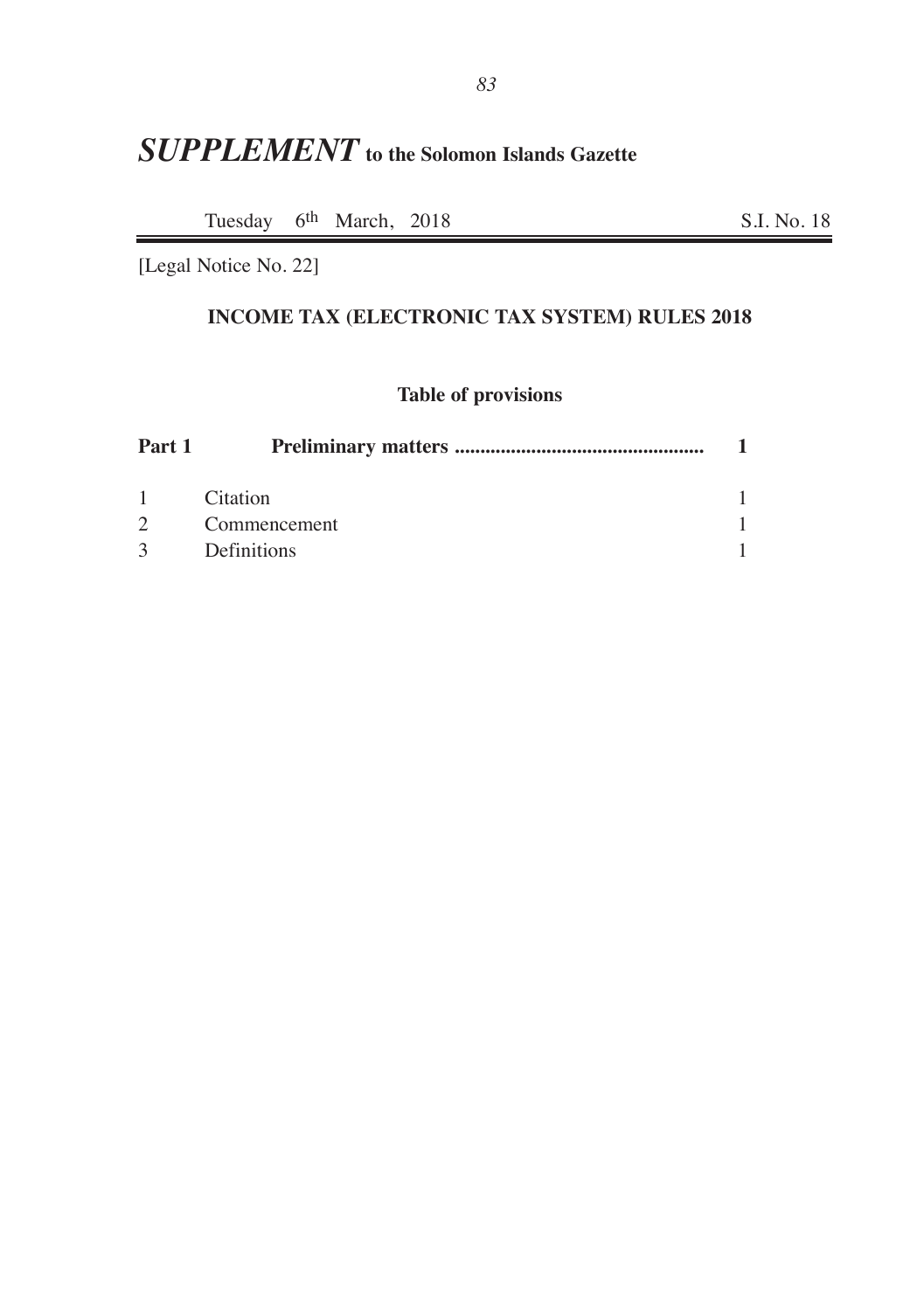#### **INCOME TAX (ELECTRONIC TAX SYSTEM) RULES 2018**

In exercise of the powers conferred by section 114 of the *Income Tax Act* (Cap. 123), the Minister for Finance and Treasury makes the following Rules:

#### **Part 1 Preliminary matters**

#### **1 Citation**

These Rules may be cited as the Income Tax *(Electronic Tax System) Rules 2018.*

#### **2 Commencement**

These Rules commence on publication in the *Gazette.*

#### **3 Definitions**

In these Rules:

"electronic tax system" means a procedure established by the Commissioner for the doing of anything required or permitted to be done by the Act in relation to the furnishing of tax returns or other documents and their payments and for the payment or refund of any taxes;

"electronic tax assessment" means an assessment issued under the Act by way of electronic means;

"user identification name" means the taxpayer selected user name which identifies that taxpayer's account in the electronic tax system.

#### **4 Application of Rules**

These rules apply to furnishing and servicing of tax returns or other documents and payment or refund of any taxes required under the Act.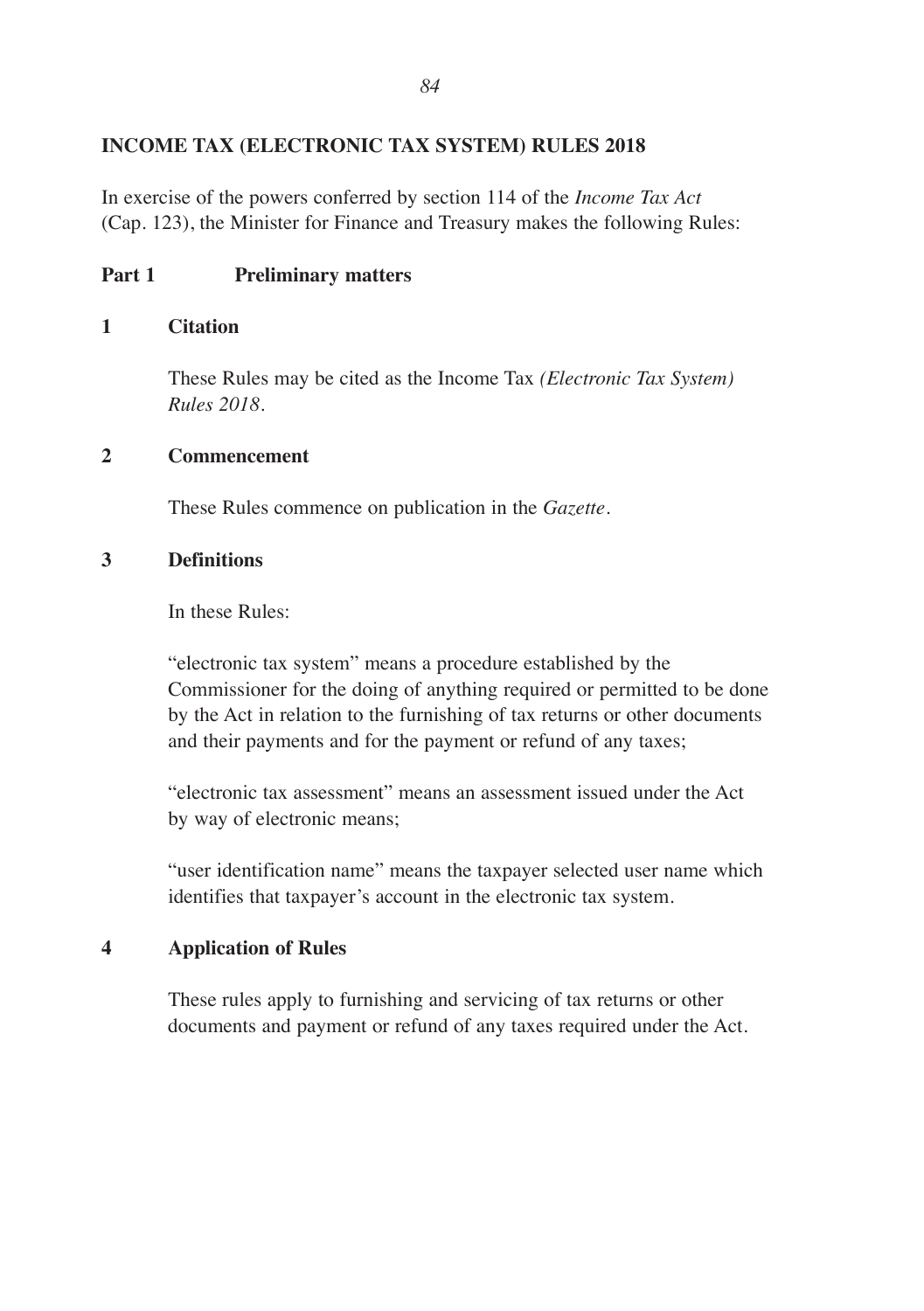**5 Directions for electronic tax system**

- (1) The Commissioner may make directions for :
	- (a) lodging of a registration application;
	- (b) registration of tax payers;
	- (c) issuing and cancellation of user identification names and passwords to registered users;
	- (d) a process to validate the identity of a registered user and link them to their taxpayer identification number (TIN);
	- (e) those tax returns and other documents that may be transmitted through the electronic notice system, including the form and manner in which they are to be transmitted;
	- (f) amendments to the electronic forms or documents;
	- (g) payment of tax;
	- (h) refund of tax;
	- (i) service of any document by the Commissioner;
	- (j) the doing of any other act or thing that is required or permitted to be done under tax law;
	- (k) the use of the electronic tax system, including the procedure applicable if there is a malfunction in the system;
	- (l) the use of symbols, codes, abbreviations, or other notations to represent any information required; and
	- (m) any other matters for the better provision of the electronic tax system.
- (2) A registered user may furnish a tax return or other document to the specified online account of a registered user.
- (3) The Commissioner may serve a document to the official email account of a registered user.
- (4) If a tax return or other document furnished to the account of the Commissioner using the user identification name and password of the registered user the tax return or other document is presumed to be made by the registered user.